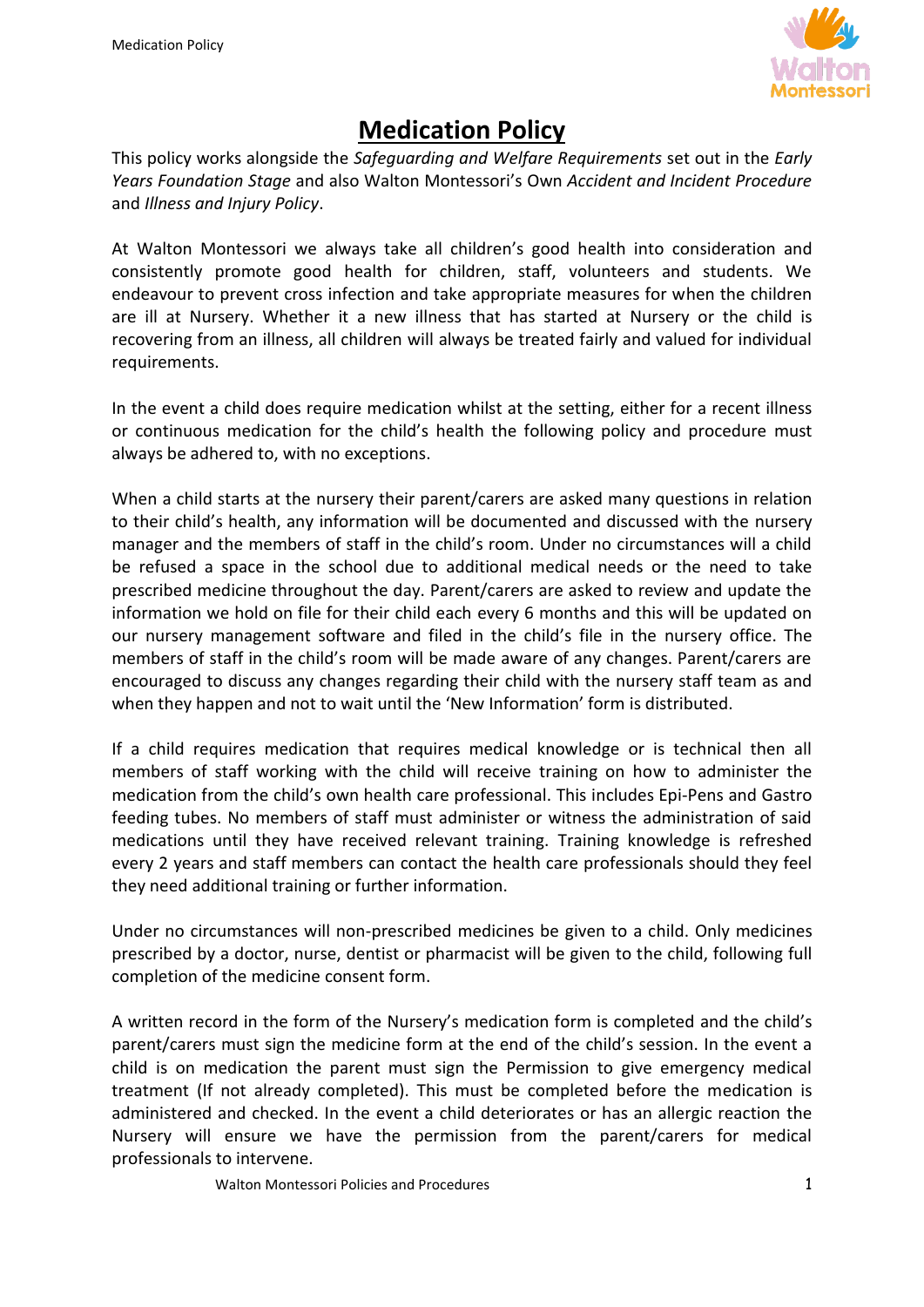

Children will only be allowed to come into nursery if advice from a medical professional has been sought that the child is well enough to be at nursery and also their illness is very unlikely to be passed on to other children, staff, volunteers or students. Children must have been on their prescribed medication for at least 24 hours before coming into nursery.

All Paediatric First Aid Qualified members of staff are expected to administer medication to children, when needed. At drop off if a member of staff is informed a child requires medication whilst at Nursery, they must get the parent/carer to complete the Nursery's medicine consent form fully. Ensuring all details up to the point of administering the medicine at nursery is complete. Staff members must check the form with the parent and ensure their child has been on the medication for at least 24 hours before returning to school. The member of staff must also check the medication is:

- Prescribed
- The prescription label is clearly seen and the child's name is on the label
- The medicine is in date
- There appears to be enough medication in the container.

Once the member of staff is satisfied the parent must sign the form giving consent to give their child the medication. The medication must be either taken to the office to be stored with the medicines or stored in the medicine box in the fridge if needed.

Although the health and well being of all the children is paramount if there is an occasion where the child would not need the medication whilst at nursery then this option should be chosen. For example if the parent can come and administer the medication or the child is only in for sessions that could be worked around the times of the medication. However, if it would be detrimental to the child's health if the medication was not administered then the medication consent form must be completed and the medication administered to the child when needed.

Walton Montessori's Medicine form ensures it has all the relevant and needed information and all sections must be completed prior to giving the child medication. The form asks for the following to be completed with the parent at the beginning of each session:

- Name of the child
- The date
- The name of the medicine
- The time of administration
- The frequency of administration
- Dosage required
- Time required
- Time of last Dosage
- Where Last Dosage took place
- Parental permission Signature
- Staff Authorisation signature

The form also requires information when the medicine is administered at school:

- The time medicine is being given
- Dosage given
- Staff member who administered medication signature
	- Walton Montessori Policies and Procedures 2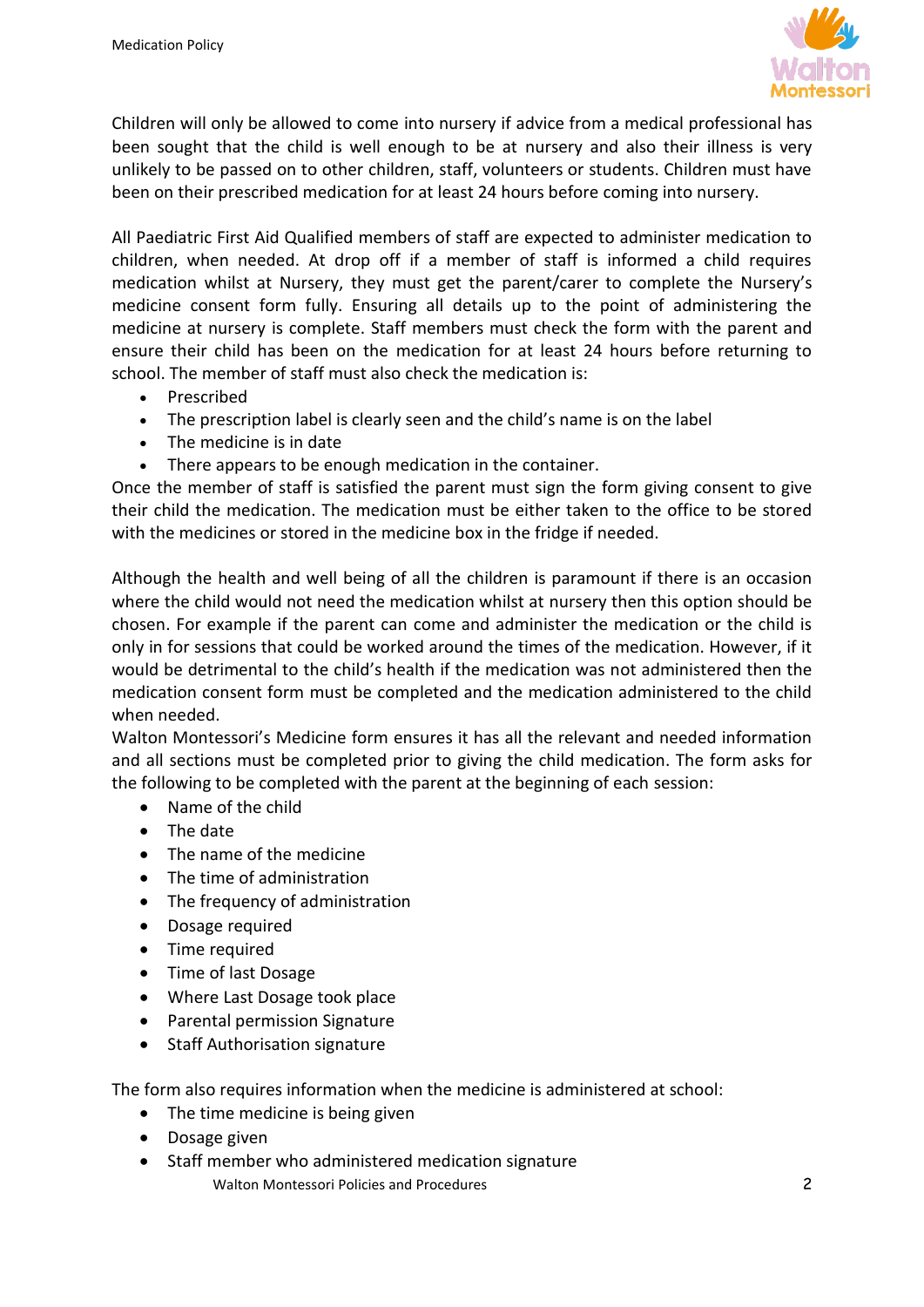

- Staff member who witnessed administration signature
- Time of next expected dosage

By the time the parent/carer collects the child the medicine consent form should be completed and the parent/carer must sign the form again to show they have seen the form and understand when the last dosage was.

In the event a child refuses or does not take the medicine, staff will **NEVER** force a child to take the medicine or re-administer if some was dropped, the staff member will note this on the medicine consent form and call the parent/carer to let them know the child did not have their full dosage or dosage at all, giving a detailed explanation as to why this was and reminding the parent/carer we cannot re-administer until the time of the next expected dosage.

In the event a child needs medication on an outing the child's medication will be taken on the outing with the completed medication consent form. This will be stored in a sealed container and will not be left unattended at any time. The child will still have their medication at the required times and the consent form completed with relevant information and signatures, as would happen if the child was at the Nursery having their medication. A risk assessment will be completed and taken with the children and staff on the outing.

At Walton Montessori Nursery we understand some children may have or develop a longterm or complex medical need, we will endeavour to support the child and family as far as possible and will be open to additional training to ensure the needs of the child are met at all times. During discussions with parents a Health care plan will be completed for the child and if possible, parents and other health care professionals will be included in the completion of this.

The health care plan will include:

- Details of the child's condition
- Special requirements
- Dietary requirements
- Pre-Activity precautions
- Any possible side effects to the medications
- What to do in an emergency

A health care plan will be completed for any child and/or member of staff, volunteer or students who require regular medication or could need medication in the event of an emergency. Health care plans are kept in the children's files in the Nursery office and in the room where the child is, so it is easily accessible if needed. A medicine consent form must also be completed when and if medication is required and a blanket consent form must not be used. This is to avoid any errors and ensure all the information we hold regarding the administering of medication is completely up to date and authorised at all times.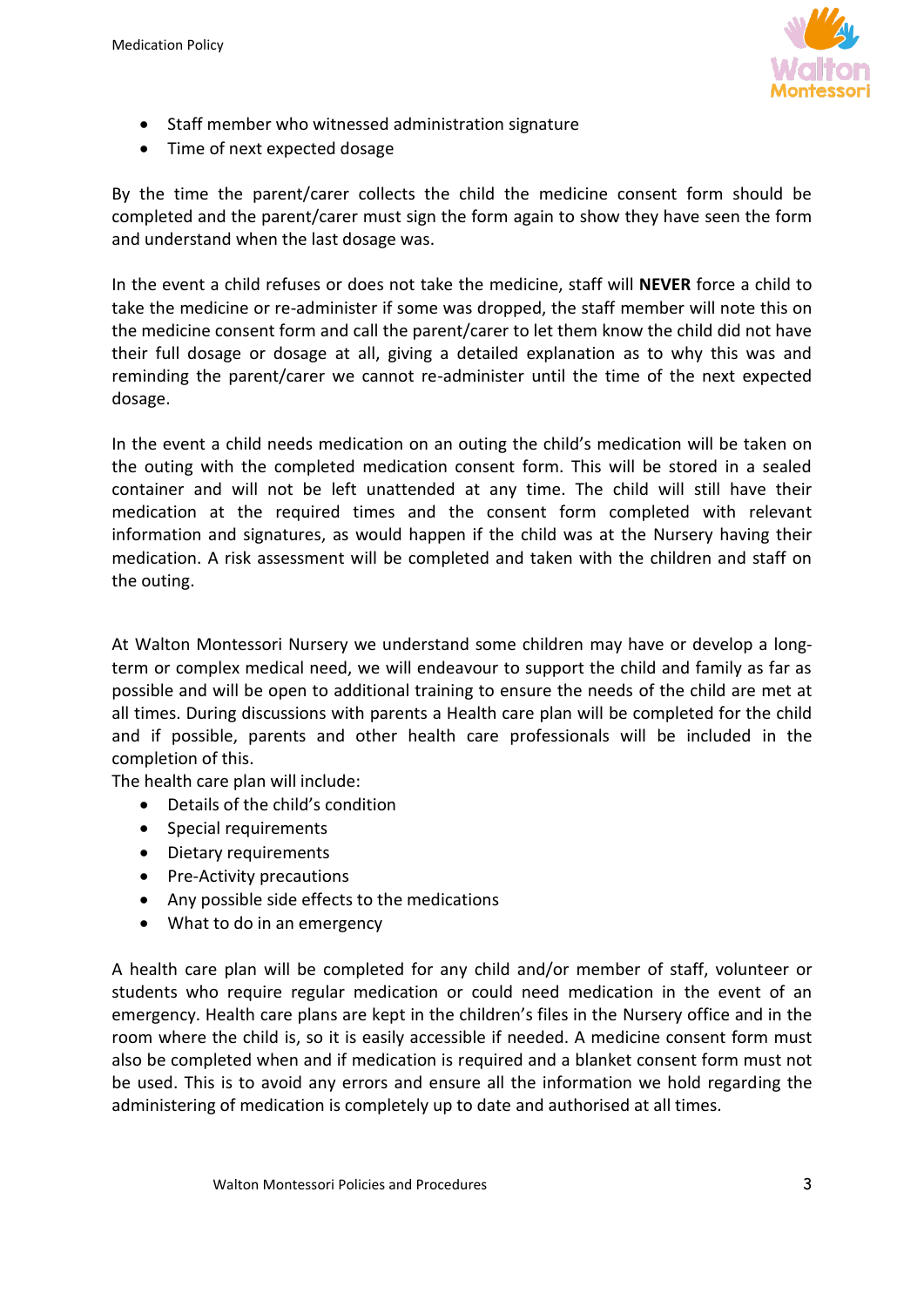

In the event of an emergency we would follow the policies mentioned above in terms of staff member roles and responsibilities and the procedures to follow.

Children must not carry their medication on their person as this could pose a risk to themselves and the other children, but asthma inhalers and Epi-Pens must be available in the room/garden with the child at all times. Each room has a sealed container with the children's mentioned medication and their health care plans. These must still be stored out of reach of children and must be returned to the Nursery office when the child goes home or in the event of non-attendance.

If a child is able to administer their own asthma inhaler this should be encouraged and children who are unable to independently complete this task should be given support and encouragement with the hope for the child to be able to self administer in the near future. However, staff member and a witness must still watch the child administer the medication and the medicine consent form must still be fully completed.

Walton Montessori will administer calpol in the event a child has become ill whilst being cared for at Nursery, following prior consent from the parents in the form of a signed consent form at registration and verbal consent over the phones. A medicine consent form must be completed by the member of staff administering the calpol and signed by the parent/carer on collection.

In the event a child has an allergy we may on occasions keep a bottle of antihistamine that is not prescribed and has been provided by the parent. This is only in the event a doctor will not prescribe the antihistamine due to the child's allergies or the prescription has run out/expired and is used ONLY as a precautionary and back up method in the extremist of circumstances. Again a medicine consent form will be completed by the staff member and witness and confirmed by the parent over the phone and signed on collection.

## **Injections, pessaries, suppositories**

As the administration of injections, pessaries and suppositories represents intrusive nursing, we will not administer these without appropriate medical training for every member of staff caring for this child. This training is specific for every child and not generic. The Nursery will do all it can to make any reasonable adjustments including working with parents and other professionals to arrange for appropriate health officials to train staff in administering the medication.

## **Staff medication**

All Nursery staff have a responsibility to work with children only where they are fit to do so. Staff must not work with children where they are infectious or too unwell to meet children's needs. This includes circumstances where any medication taken affects their ability to care for children, for example, where it makes a person drowsy. If any staff member believes that their condition, including any condition caused by taking medication, is affecting their ability they must inform their line manager and seek medical advice. The Nursery manager will